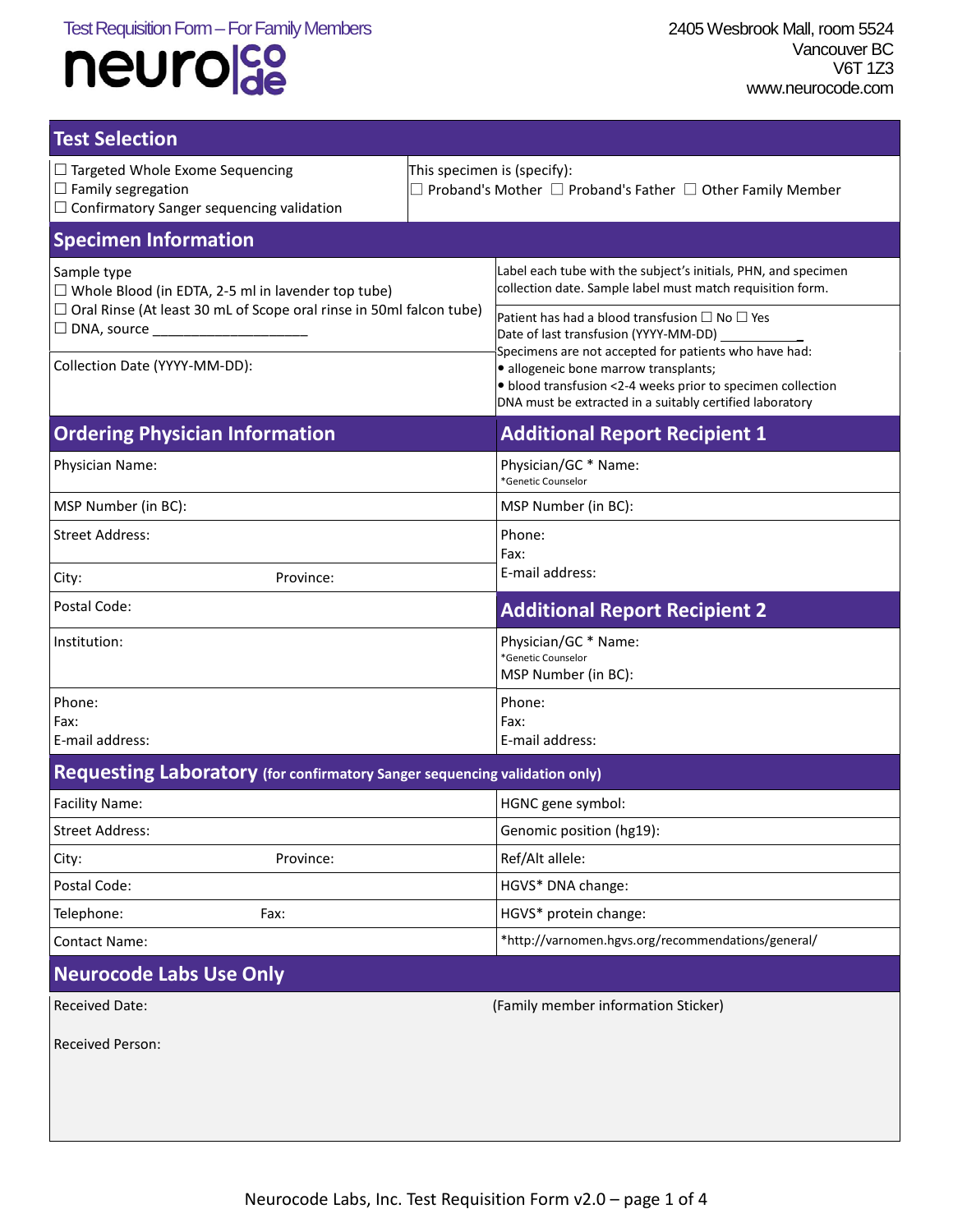| <b>Payment Information (required)</b> |                                                                    |
|---------------------------------------|--------------------------------------------------------------------|
| Name:                                 | Contact Neurocode Labs, Inc. for pricing.                          |
| Street Address:                       |                                                                    |
| City:                                 | $\Box$ Cheque or Bank Draft (make payable to Neurocode Labs, Inc.) |
| Province/State:                       | in Canadian funds.                                                 |
| Postal Code:                          |                                                                    |
| Country:                              | $\Box$ Bank Transfer – please contact Neurocode Labs, Inc. for     |
| Phone:                                | account information: accounting@neurocode.com                      |

### **Family Member Information**

| Last Name:                                                                                                                                                    |                                                                            | <b>First Name and Initials:</b> |  |  |
|---------------------------------------------------------------------------------------------------------------------------------------------------------------|----------------------------------------------------------------------------|---------------------------------|--|--|
| DOB (YYYY-MM-DD):                                                                                                                                             | PHN:<br>Sex (check one): $\square$ female $\square$ male $\square$ unknown |                                 |  |  |
| Relationship to Patient: $\square$ Proband's Mother $\square$ Proband's Father $\square$ Other (specify                                                       |                                                                            |                                 |  |  |
| <b>Index Patient's Name:</b>                                                                                                                                  |                                                                            |                                 |  |  |
| Ethnicity (check all that apply):<br>$\Box$ African $\Box$ Ashkenazi $\Box$ Asian $\Box$ Caucasian $\Box$ First Nations $\Box$ Hispanic $\Box$ Other (specify |                                                                            |                                 |  |  |
| Affected: $\Box$ Yes $\Box$ No $\Box$ Uncertain<br>If yes, please provide detailed medical records                                                            |                                                                            |                                 |  |  |
| Pedigree:                                                                                                                                                     |                                                                            |                                 |  |  |
|                                                                                                                                                               |                                                                            |                                 |  |  |
|                                                                                                                                                               |                                                                            |                                 |  |  |
|                                                                                                                                                               |                                                                            |                                 |  |  |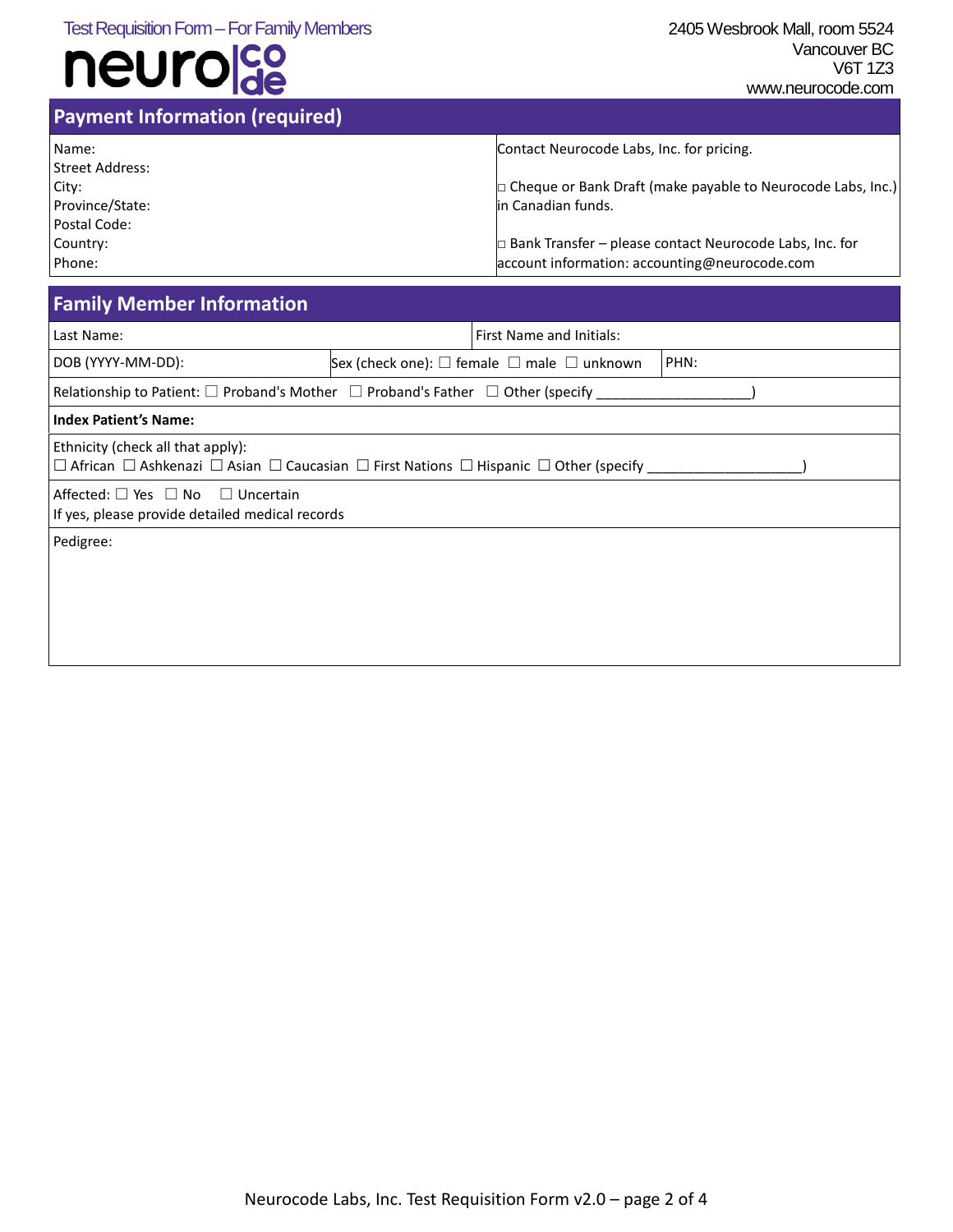#### Test Requisition Form–For Family Members 2405 Wesbrook Mall, room 5524

# neurc

### **Physician's Statement and Signature**

 Vancouver BC V6T 1Z3 www.neurocode.com

*This test is medically necessary for the risk assessment, diagnosis or detection of a disease, illness, impairment, symptom, syndrome or disorder. The results could direct medical management and treatment decisions. By my signature below, I indicate that I am the referring physician and/or authorized health care provider. I have explained the purpose, possible results and limitations of the test described above. The patient and/or patient's legal guardian has been given the opportunity to ask questions and/or seek genetic counseling. The patient, or the patient's legal guardian, has given informed consent for the test described above to be performed.*

Ordering Physician's Signature: Date (NATH) and Date (NATH) Date (NATH):

### **Patient Consent to Receipt of Secondary (incidental) Findings**

*According to the current CCMG position statement (PMID: 25951830), Neurocode Labs does not intentionally search for variants unrelated to the patient's primary indication. However, it is possible that during the analysis, variants associated with conditions other than those relevant to patient's presentation are incidentally identified. Such findings are termed as secondary findings or incidental findings. Incidental findings are only*  included if variants are interpreted as pathogenic or likely pathogenic and if the patient consented to the return *of these secondary findings.* 

*I, the patient, or the patient's legal guardian, have had the implications and limitations of the requested genetic test, including the possibility of secondary findings, explained by the referring physician or health care provider and give informed consent to have the test, described above, performed.*

☐ *Check this box if you wish to receive CCMG secondary findings.*

| Patient/Guardian's Signature: | Date (YYYY-MM-DD): |
|-------------------------------|--------------------|
|                               |                    |